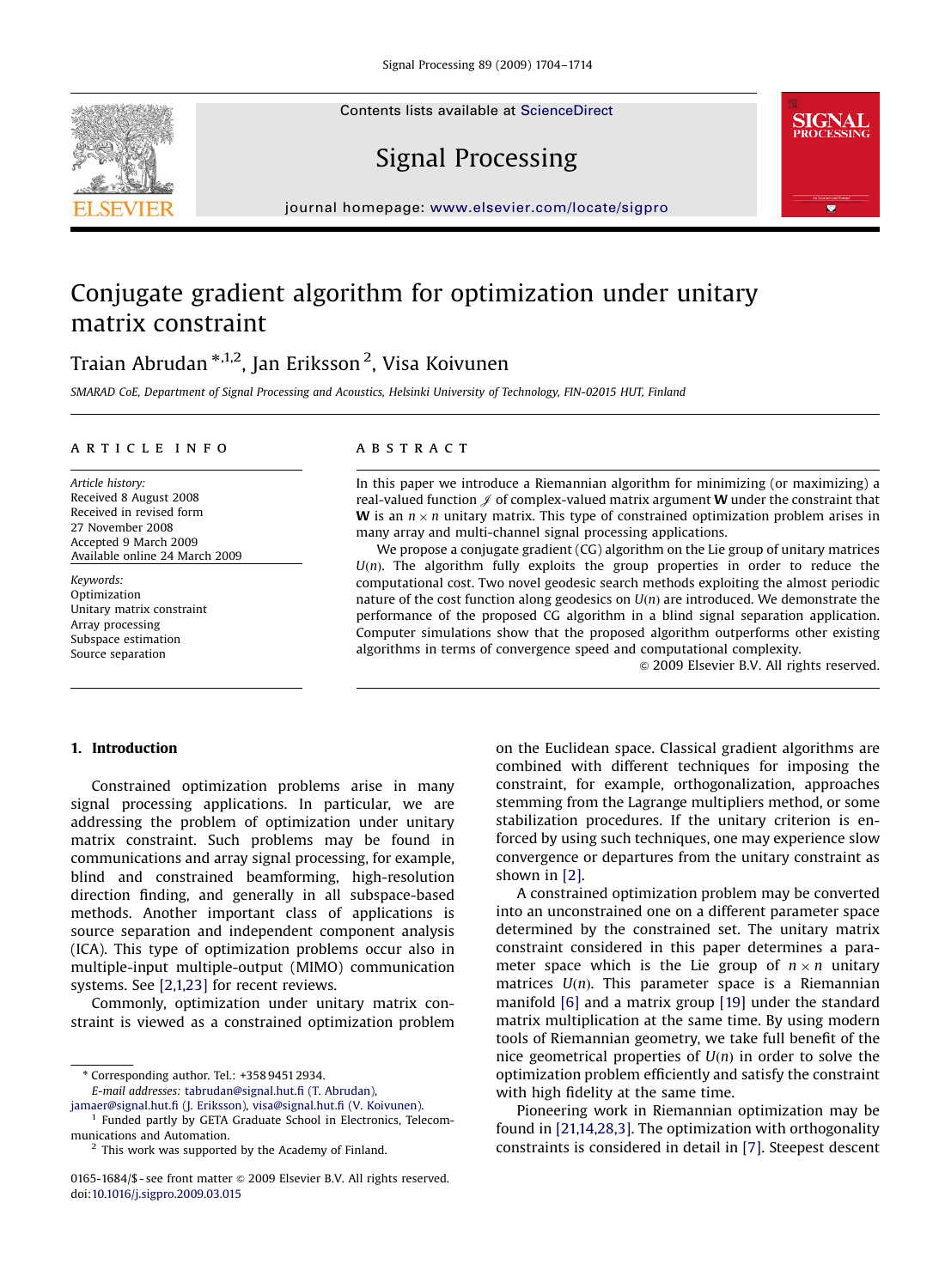(SD), conjugate gradient (CG), and Newton algorithms on Stiefel and Grassmann manifolds are derived. A CG algorithm on the Grassmann manifold has also been proposed recently in [\[18\].](#page-10-0) A non-Riemannian approach, which is a general framework for optimization, is introduced in [\[22\].](#page-10-0) Modified SD and Newton algorithms on Stiefel and Grassmann manifolds are derived. SD algorithms operating on orthogonal group are considered recently in [\[24,8,26\]](#page-10-0) and on the unitary group in [\[1,2\]](#page-10-0). Riemannian SD algorithms on some specific subgroups of the unitary Lie group  $U(n)$ , such as the unitary unimodular matrix group  $SU(2)$  and the special unitary group  $SU(3)$ have been recently considered by Fiori in [\[11,10\]](#page-10-0), respectively. Fixed point (or leap-frog) type of algorithms that do not stem from a from first-order or second-order (CG or Newton-like) cost function optimization have been recently proposed for neural learning on  $U(n)$  [\[9\].](#page-10-0) A CG on the special linear group is proposed in [\[30\]](#page-10-0). Algorithms in the existing literature [\[21,14,28,29,7,22\]](#page-10-0) are, however, more general in the sense that they can be applied on more general manifolds than  $U(n)$ . For this reason when applied to  $U(n)$ , they do not take full benefit of the special properties arising from the Lie group structure of the manifold [\[2\].](#page-10-0)

In this paper we derive a CG algorithm operating on the Lie group of unitary matrices  $U(n)$ . The proposed CG algorithm provides faster convergence compared to the existing SD algorithms [\[2,22\]](#page-10-0) at even lower complexity. There are two main contributions in this paper. First, a computationally efficient CG algorithm on the Lie group of unitary matrices  $U(n)$  is proposed. The algorithm fully exploits the Lie group properties such as simple expressions for the geodesics and tangent vectors.

The second main contribution in this paper is that we propose Riemannian optimization algorithms which exploit the almost periodic property [\[12\]](#page-10-0) of the cost function along geodesics on  $U(n)$ . Based on this property we derive novel high accuracy line search methods [\[28\]](#page-10-0) that facilitate fast convergence and selection of suitable step size parameter. Many of the existing geometric optimization algorithms do not include practical line search methods [\[7,24\],](#page-10-0) or if they do, they are too complex when applied to optimization on  $U(n)$  [\[22,8\]](#page-10-0). In some cases, the line search methods are either valid only for specific cost functions [\[28\],](#page-10-0) or the resulting search is not highly accurate [\[22,8,18,2,26\].](#page-10-0) Because the CG algorithm assumes exact search along geodesics, the line search method is crucial for the performance of the resulting algorithm. An accurate line search method exploiting the periodicity of a cost function which appears on the limited case of special orthogonal group  $SO(n)$  for  $n \leq 3$ , is proposed in [\[26\]](#page-10-0) for non-negative ICA. The method can also be applied for  $n>3$ , but the accuracy decreases, since the periodicity of the cost function is lost. Univariate descent (UVD) methods on homogeneous manifolds have been recently proposed by Celledoni and Fiori [\[5\]](#page-10-0). The main advantage is that the multi-dimensional optimization is split into several one-dimensional optimization problems which are easier to solve.

The high-accuracy line search methods proposed in this paper use a different approach. They perform optimization of the cost function along geodesics by exploiting the almost periodic behavior of the cost function on  $U(n)$ , due to the exponential map. Their complexity is lower compared to well-known efficient methods [\[2\]](#page-10-0) such as the Armijo method [\[27\].](#page-10-0) The proposed line search methods are used together with the proposed CG algorithm. To our best knowledge the proposed CG algorithm is the first ready-to-implement CG algorithm on the Lie group of unitary matrices  $U(n)$ . It is also valid for the special orthogonal group  $SO(n)$ .

This paper is organized as follows. In Section 2 we approach the problem of optimization under unitary constraint by using tools from Riemannian geometry. We show how the geometric properties may be exploited in order to solve the optimization problem in an efficient way. Two novel line search methods are introduced in Section 3. The practical CG algorithm for optimization under unitary matrix constraint is given in Section 4. Simulation results and applications are presented in Section 5. Finally, Section 6 concludes the paper.

## 2. Optimization on the unitary group  $U(n)$

In this section we show how the problem of optimization under unitary matrix constraint can be solved efficiently and in an elegant manner by using tools of Riemannian geometry. In Section 2.1 we review some important properties of the unitary group  $U(n)$  which are needed later in our derivation. Few important properties of  $U(n)$  that are very beneficial in optimization are pointed out in Section 2.2. The difference in behavior of the SD and CG algorithm on Riemannian manifolds in explained in Section 2.3. A generic CG algorithm on  $U(n)$  is proposed in Section 2.4.

## 2.1. Some key geometrical features of  $U(n)$

This subsection describes briefly some Riemannian geometry concepts related to the Lie group of unitary matrices  $U(n)$  and show how they can be exploited in optimization algorithms. Consider a real-valued function  $\mathscr J$  of an  $n \times n$  complex matrix **W**, i.e.,  $\mathscr J : \mathbb C^{n \times n} \to \mathbb R$ . Our goal is to minimize (or maximize) the function  $\mathcal{J} = \mathcal{J}(\mathbf{W})$ under the constraint that  $WW^H = W^H W = I$ , i.e., W is unitary. This constrained optimization problem on  $\mathbb{C}^{n \times n}$ may be converted into an unconstrained one on the space determined by the unitary constraint, i.e., the Lie group of unitary matrices. We view our cost function  $\mathscr J$  as a function defined on  $U(n)$ . The space  $U(n)$  is a real differentiable manifold [\[6\]](#page-10-0). Moreover, the unitary matrices are closed under the standard matrix multiplication, i.e., they form a Lie group [\[19\]](#page-10-0). The additional properties arising from the Lie group structure may be exploited to reduce the complexity of the optimization algorithms.

#### 2.1.1. Tangent vectors and tangent spaces

The tangent space  $T_{\mathbf{W}}U(n)$  is an  $n^2$ -dimensional real vector space attached to every point  $W \in U(n)$ . At the group identity I, the tangent space is the real Lie algebra of skew-Hermitian matrices  $u(n) \triangleq T_I U(n) = \{ S \in \overline{C}^{n \times n} | S =$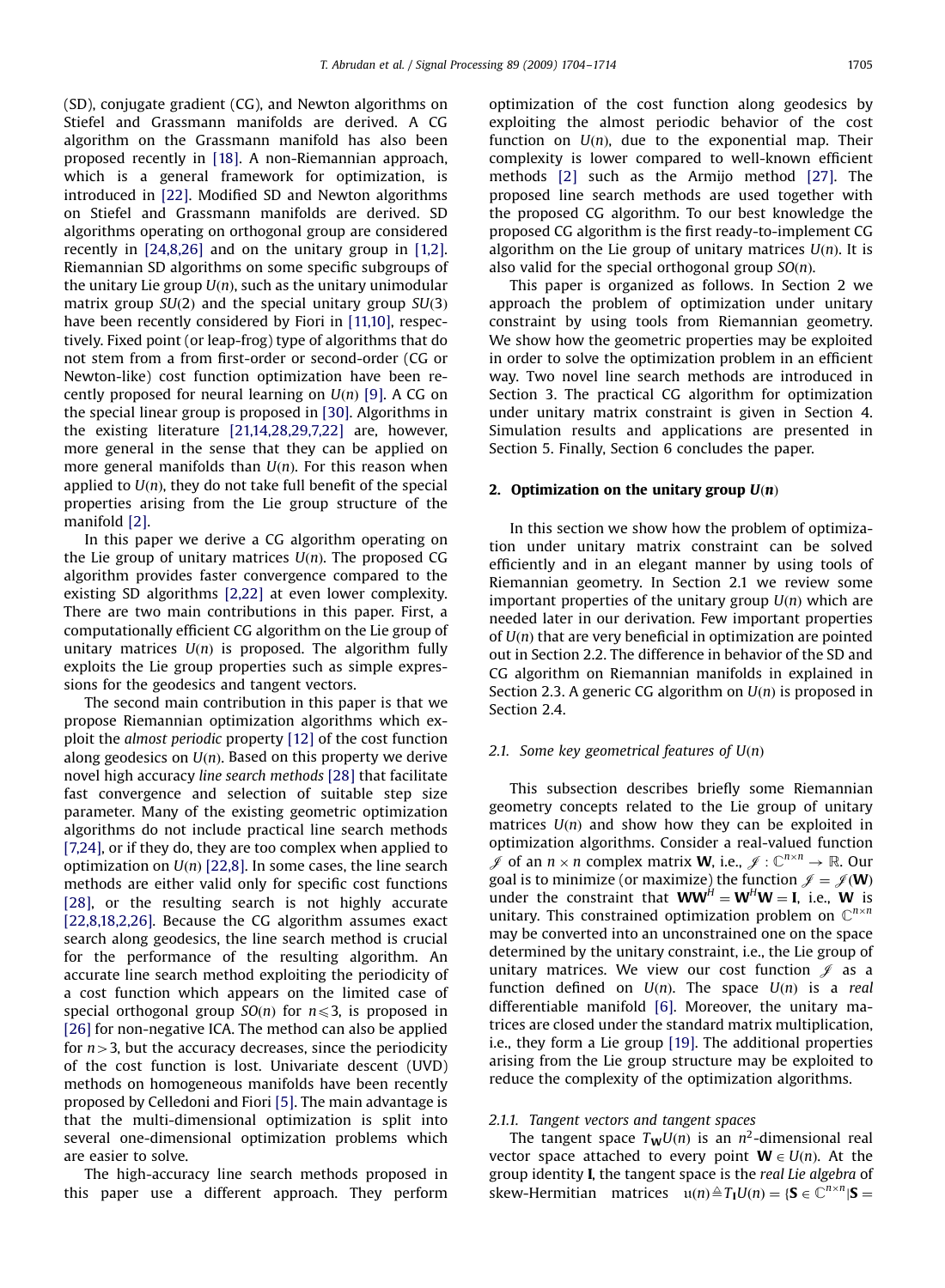$-S<sup>H</sup>$ ). Since the differential of the right translation is an isomorphism, the tangent space at  $W \in U(n)$  may be identified with the matrix space  $T_wU(n) \triangleq \{X \in$  $\mathbb{C}^{n \times n} | \mathbf{X}^H \mathbf{W} + \mathbf{W}^H \mathbf{X} = \mathbf{0} \}.$ 

# 2.1.2. Riemannian metric and gradient on  $U(n)$

After  $U(n)$  is equipped with a Riemannian structure (metric), the Riemannian gradient on  $U(n)$  can be defined. The inner product given by

$$
\langle \mathbf{X}, \mathbf{Y} \rangle_{\mathbf{W}} = \frac{1}{2} \Re \{ \text{trace} \{ \mathbf{X} \mathbf{Y}^{H} \} \}, \quad \mathbf{X}, \mathbf{Y} \in T_{\mathbf{W}} U(n) \tag{1}
$$

induces a bi-invariant metric on  $U(n)$ . This metric is the metric induced from the embedding Euclidean space. The Riemannian gradient gives the steepest ascent (SA) direction on  $U(n)$  of the function  $\mathscr J$  at some point  $W \in U(n)$ :

$$
\tilde{\nabla} \mathscr{J}(\mathbf{W}) \triangleq \Gamma_{\mathbf{W}} - \mathbf{W} \Gamma_{\mathbf{W}}^{H} \mathbf{W},\tag{2}
$$

where  $\Gamma_W = d \mathscr{J}/dW^*(W)$  is the gradient of  $\mathscr{J}$  on the Euclidean space at a given W, defined in terms of real derivatives with respect to real and imaginary parts of W [\[20\]](#page-10-0).

## 2.1.3. Geodesics and parallel transport on  $U(n)$

Geodesics on a Riemannian manifold are curves with zero acceleration (the second covariant derivative), as determined by the Levi–Civita connection [\[6\].](#page-10-0) Locally, geodesics are also the length minimizing curves. Their expression is given by the Lie group exponential map [\[16,](#page-10-0) [Chapter II, Section 1\]](#page-10-0). For  $U(n)$  this coincides with the matrix exponential, for which stable and efficient numerical methods exist (see [\[2\]](#page-10-0) for details). The geodesic emanating from **W** in the direction  $\tilde{\mathbf{S}} = \mathbf{SW}$  is given by

$$
\mathcal{G}_{\mathbf{W}}(t) = \exp(t\mathbf{S})\mathbf{W}, \quad \mathbf{S} \in \mathfrak{u}(n), \quad t \in \mathbb{R}.\tag{3}
$$

The parallelism on a differentiable manifold is defined with respect to an affine connection [\[25,6,16\]](#page-10-0). Usually the Levi–Civita connection [\[28,29\]](#page-10-0) is used on Riemannian manifolds (also called Riemannian connection). Now, the parallel transport of a tangent vector  $\tilde{\mathbf{X}} = \mathbf{X}\mathbf{W} \in T_{\mathbf{W}}$ ,  $X \in u(n)$ , w.r.t. the Riemannian connection along the geodesic (3) is given by [\[16\]](#page-10-0)

$$
\tau \tilde{\mathbf{X}}(t) = \exp(t\mathbf{S}/2)\mathbf{X}_k \exp(-t\mathbf{S}/2)\mathcal{G}_{\mathbf{W}}(t),
$$
\n(4)

where  $\tau$  denotes the parallel transport. In the important special case of transporting the velocity vector of the geodesic, i.e.,  $\tilde{\mathbf{X}} = \tilde{\mathbf{S}}$ , Eq. (4) simply reduces to the right multiplication by  $W^H\mathscr{G}_W(t)$ 

$$
\tau \tilde{\mathbf{S}}(t) = \mathbf{S} \mathcal{G}_{\mathbf{W}}(t) = \tilde{\mathbf{S}} \mathbf{W}^{H} \mathcal{G}_{\mathbf{W}}(t).
$$
 (5)

#### 2.2. Almost periodic cost function along geodesics

In this subsection we present an important property of the unitary group, i.e., the behavior of a smooth cost function along geodesics on  $U(n)$ . A smooth cost function  $\mathscr{J}: U(n) \to \mathbb{R}$  takes predictable values along geodesics on  $U(n)$ . This is a consequence of the fact that geodesics (3) are given by matrix exponential of skew-Hermitian matrices  $S \in \mathfrak{u}(n)$ . Such matrices have purely imaginary eigenvalues of form  $j\omega_i$ ,  $i = 1, \ldots, n$ . Therefore, the eigenvalues of the matrix exponential  $exp(tS)$  are complex exponentials of form  $e^{\omega_0 t}$ . Consequently, the composed cost function  $\hat{\mathscr{J}}(t) = \mathscr{J}(\mathscr{G}_{\mathbf{W}}(t))$  is an almost periodic function [\[12\]](#page-10-0), and therefore it may be expressed as a sum of periodic functions of t.  $\hat{\mathcal{J}}(t)$  is a periodic function only if the frequencies  $\omega_i$ ,  $i = 1, \ldots, n$  are in harmonic relation. This happens for  $SO(2)$  and  $SO(3)$  as noticed in [\[26,10\],](#page-10-0) but not for  $U(n)$  with  $n>1$ , in general. The derivatives of the cost function are also almost periodic functions [\[12\].](#page-10-0) The almost periodic functions is a wellstudied class of functions. There are many definition in the literature for these type of functions, but we use the one in [\[12,13\].](#page-10-0) A real number T is called  $\varepsilon$ -almost period (or just almost period) of the function  $\mathscr{F} : \mathbb{R} \to \mathbb{R}$  if

$$
|\mathcal{F}(t+T) - \mathcal{F}(t)| \leq \varepsilon, \quad \forall t \in \mathbb{R}.
$$

The function  $\mathcal F$  is called almost periodic if for any  $\varepsilon > 0$ , the set of  $\varepsilon$ -almost periods is relatively dense in  $\mathbb R$  [\[12\]](#page-10-0).

The almost periodic property of the cost function  $\hat{\mathcal{J}}(t)$ and its derivatives appears in the case of exponential map. This is not the case for other common parametrizations such as the Cayley transform or the Euclidean projection operator [\[2\].](#page-10-0) Moreover, this special property appears only on certain manifolds such as the unitary group  $U(n)$  and the special orthogonal group  $SO(n)$ , and it does not appear on Euclidean spaces or on general Riemannian manifolds. The almost-periodic behavior of the cost function along geodesics may be used to perform geodesic search on  $U(n)$ . This will be shown later in Section 3 where two novel line search methods for selecting a suitable step size parameter are introduced.

## 2.3. SD vs. CG on Riemannian manifolds

The CG algorithm provides typically faster convergence compared to the SD algorithm not only on the Euclidean space, but also on Riemannian manifolds. This is due to the fact that Riemannian SD algorithm has the same drawback as its Euclidean counterpart, i.e., it takes  $90^\circ$ turns at each iteration [\[28\]](#page-10-0). This is illustrated in [Fig. 1](#page-3-0) (top), where the contours of a cost function are plotted on the manifold surface. The steps are taken along geodesics, i.e., the trajectory of the SD algorithm comprises of geodesic segments connecting successive points  $W_k, W_{k+1}, W_{k+2}$  on the manifold. The zig-zag type of trajectory decreases the convergence speed, e.g., if the cost function has the shape of a ''long narrow valley''. The CG algorithm may significantly reduce this drawback [Fig. 1](#page-3-0) (bottom). It exploits the information provided by the current search direction  $-\tilde{H}_k$  at  $W_k$  and the SD direction  $-\tilde{\mathbf{G}}_{k+1}$  at the next point  $\mathbf{W}_{k+1}$ . The new search direction is chosen to be a combination of these two, as shown in [Fig. 1](#page-3-0) (bottom). The difference compared to the Euclidean space is that the current search direction  $-\tilde{H}_k$  and the gradient  $\tilde{\mathbf{G}}_{k+1}$  at the next point lie in different tangent spaces,  $T_{\mathbf{W}_k}$  and  $T_{\mathbf{W}_{k+1}}$ , respectively.

For this reason they are not directly compatible. In order to combine them properly, the parallel transport of the current search direction  $-\mathbf{H}_k$  from  $\mathbf{W}_k$  to  $\mathbf{W}_{k+1}$  along the corresponding geodesic is utilized. The new search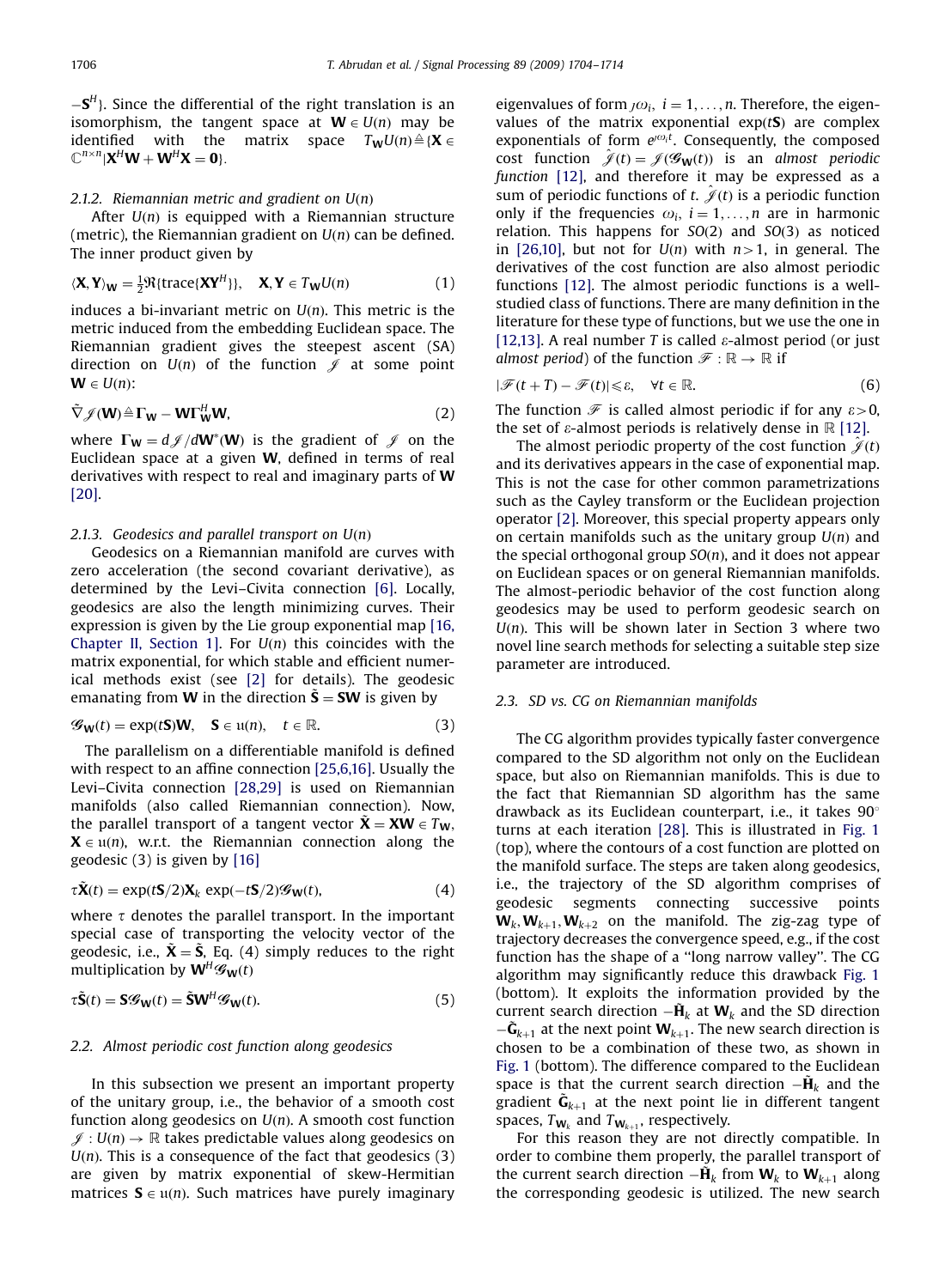<span id="page-3-0"></span>

Fig. 1. SD (top) vs. CG (bottom) on Riemannian manifolds. SD algorithm takes 90° turns at every iteration, i.e.,  $\langle -\tilde{\mathbf{G}}_{k+1}, -\tau \tilde{\mathbf{G}}_k \rangle_{\mathbf{W}_{k+1}} = 0$ , where  $\tau$ denotes the parallelism w.r.t. the geodesic connecting  $\mathbf{W}_k$  and  $\mathbf{W}_{k+1}$ . CG takes a search direction  $-\tilde{\mathbf{H}}_{k+1}$  at  $\mathbf{W}_{k+1}$  which is a combination of the new SD direction  $-\mathbf{\tilde{G}}_{k+1}$  at  $\mathbf{W}_{k+1}$  and the current search direction  $-\mathbf{\tilde{H}}_{k}$ translated to  $W_{k+1}$  along the geodesic connecting  $W_k$  and  $W_{k+1}$ . The new Riemannian steepest descent direction  $-\mathbf{\tilde{G}}_{k+1}$  at  $\mathbf{W}_{k+1}$  will be orthogonal to the current search direction  $-\mathbf{H}_k$  at  $\mathbf{W}_k$  translated to  $\mathbf{W}_{k+1}$ , i.e.,  $\langle -\tilde{\mathbf{G}}_{k+1}, -\tau \tilde{\mathbf{H}}_k \rangle_{\mathbf{W}_{k+1}} = 0.$ 

direction at  $W_{k+1}$  (see Fig. 1 (bottom)) is

$$
-\tilde{\mathbf{H}}_{k+1} = -\tilde{\mathbf{G}}_{k+1} - \gamma_k \tau \tilde{\mathbf{H}}_k, \tag{7}
$$

where  $\tau \tilde{H}_k$  is the parallel transport (5) of the vector  $\tilde{H}_k$ into  $T_{\mathbf{W}_{k+1}}$ . The weighting factor  $\gamma_k$  is determined such that the directions  $\tau \tilde{\mathbf{H}}_k$  and  $\tilde{\mathbf{H}}_{k+1}$  are Hessian-conjugate [\[28,7\]](#page-10-0), i.e.,

$$
\gamma_k = -\frac{\text{Hess }\mathscr{J}(\tau \tilde{\mathbf{H}}_k, \tilde{\mathbf{G}}_{k+1})}{\text{Hess }\mathscr{J}(\tau \tilde{\mathbf{H}}_k, \tau \tilde{\mathbf{H}}_k)}.
$$
(8)

### 2.4. CG algorithm on  $U(n)$

In the exact conjugacy formula (8), only the special case of vector transportation (5) is needed. However, the factor  $\gamma_k$  contains the computationally expensive Hessian, and therefore, as usual, it is approximated. Using the crucial assumption that  $W_{k+1}$  is a minimum point along the geodesic  $\mathcal{G}_{W}(t)$  and the first-order Taylor series approximation of the first differential form of  $\mathscr{J}(\mathbf{W}_{k+1})$ , the Polak–Ribièrre approximation formula for the factor  $\gamma_k$  is obtained [\[28,7\]](#page-10-0) as

$$
\gamma_k = \frac{\langle \tilde{\mathbf{G}}_{k+1} - \tau \tilde{\mathbf{G}}_k, \tilde{\mathbf{G}}_{k+1} \rangle_{\mathbf{W}_{k+1}}}{\langle \tilde{\mathbf{G}}_k, \tilde{\mathbf{G}}_k \rangle_{\mathbf{W}_k}}.
$$
(9)

The parallel transport for  $\tilde{\textbf{G}}_k$  could be obtained from (4), but we choose to approximate it by using the right multiplication by  $\mathbf{W}_k^H \mathbf{W}_{k+1}$  leading to the approximate Polak–Ribièrre formula:

$$
\gamma_k = \frac{\langle \mathbf{G}_{k+1} - \mathbf{G}_k, \mathbf{G}_{k+1} \rangle_I}{\langle \mathbf{G}_k, \mathbf{G}_k \rangle_I}
$$
(10)

If  $\tilde{\mathbf{H}}_k = \tilde{\mathbf{G}}_k$ , then by (5) formulae (9) and (10) become equal. In our simulations (9) and (10) have given identical results, and therefore we propose the computationally simpler formula (10).

Finally, the CG step is taken along the geodesic emanating from  **in the direction**  $-\tilde{H}_k = -H_k**W**<sub>k</sub>$ **, i.e.,** 

$$
\mathbf{W}_{k+1} = \exp(-\mu_k \mathbf{H}_k) \mathbf{W}_k. \tag{11}
$$

A line search needs to be performed in order to find the step size  $\mu_k$  which corresponds to a local minimum along the geodesic.

## 3. Line search on  $U(n)$ . Step size selection

Step size selection plays a crucial role in the overall performance of the CG algorithm. In general, selecting an appropriate step size may be computationally expensive even for the Euclidean gradient algorithms. This is due to the fact that most of the line search methods [\[27\]](#page-10-0) require multiple cost function evaluations. On Riemannian manifolds, every cost function evaluation requires expensive computations of the local parametrization (in our case, the exponential map). In [\[18\]](#page-10-0), a CG on the Grassmann manifold is proposed. The line search method is exact only for the convex quadratic cost functions on the Euclidean space. The difficulty of finding a closed-form solutions for a suitable step size is discussed in [\[18\].](#page-10-0) A closed-form solution of the step size is provided in [\[5\]](#page-10-0) for optimizing a specific cost function on the Stiefel manifold for the problem of principal component analysis (PCA). A onedimensional Newton method which uses the first-order Fourier expansion to approximate the cost function along geodesics on  $SO(n)$  is proposed in [\[26\]](#page-10-0). It requires computing the first and the second-order derivatives of the cost function along geodesics. The method exploits the periodicity of the cost function along geodesics on  $SO(2)$ and  $SO(3)$ . For  $n>3$  the accuracy of the approximation decreases, since the periodicity of the cost functions is lost. The method avoids computing the matrix exponential by using the closed-form Rodrigues formula, valid for  $SO(2)$  and  $SO(3)$  only. In case of  $U(2)$  and  $U(3)$  and in general for  $n>1$ , the Rodrigues formula cannot be applied.

In this section, we propose two novel methods for performing high-accuracy one-dimensional search along geodesics on  $U(n)$ . They rely on the fact that smooth functions as well as their derivatives are almost periodic [\[12\]](#page-10-0) along geodesics on  $U(n)$ . The first method is based on a polynomial approximation of the first-order derivative of the cost function along geodesics. The second one is based on an approximation using discrete Fourier transform (DFT). We choose to approximate the derivative of the cost function along geodesics and find the corresponding zeros, instead of approximating the cost function itself and finding the local minima as in [\[26\].](#page-10-0) Moreover,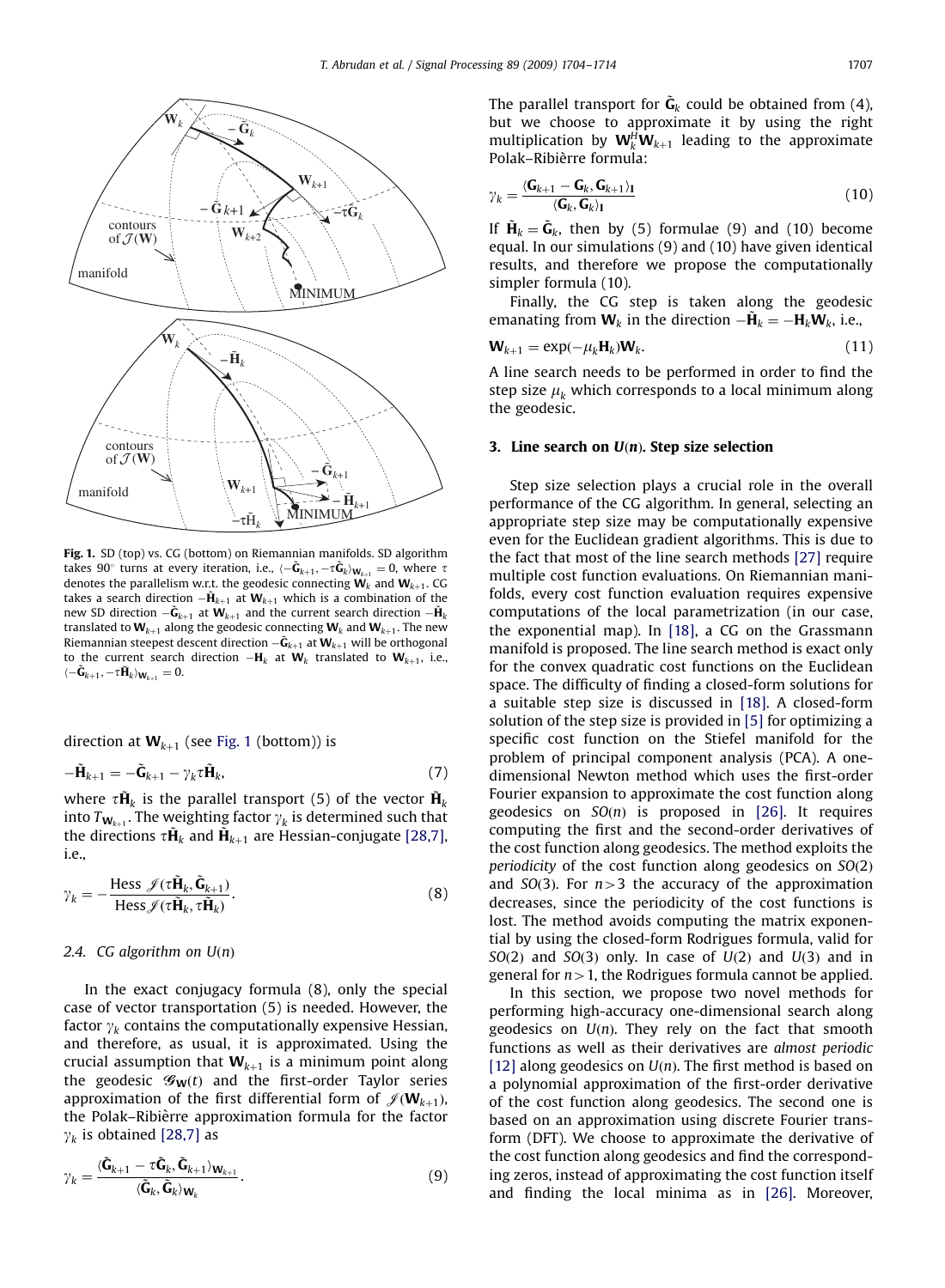compared to [\[26\]](#page-10-0) the proposed method does not require the second-order derivative.

The main goal is to find a step size  $\mu_b > 0$  along the geodesic curve

$$
\mathscr{W}(\mu) = \exp(-\mu \mathbf{H}_k) \mathbf{W}_k \triangleq \mathscr{R}(\mu) \mathbf{W}_k, \quad \mathscr{R}(\mu) \subset U(n), \qquad (12)
$$

which minimizes the composed function

$$
\hat{\mathcal{J}}(\mu) \triangleq \mathcal{J}(\mathcal{W}(\mu)). \tag{13}
$$

The direction  $-\mathbf{H}_k \in \mathfrak{u}(n)$  in (12) may correspond to an SD, CG, or any other gradient-type of method. Consider two successive points on  $U(n)$  such that  $W_k = W(0)$  and  $W_{k+1} = W(\mu_k)$ . Finding the step size  $\mu = \mu_k$  that minimizes  $\hat{\mathcal{J}}(\mu)$  may be done by computing the first-order derivative  $d\hat{\mathcal{J}}/d\mu$  and setting it to 0. By using the chain rule for the composed function  $\mathcal{J}(\mathcal{W}(\mu))$ , we get

$$
\frac{d\hat{\mathcal{J}}}{d\mu}(\mu) = -2\Re\bigg\{\text{trace}\bigg\{\frac{\partial\mathcal{J}}{\partial\mathcal{W}^*}(\mathcal{R}(\mu)\mathbf{W}_k)\mathbf{W}_k^H\mathcal{R}^H(\mu)\mathbf{H}_k^H\bigg\}\bigg\}.
$$
\n(14)

Almost periodicity may be exploited in many ways in order to find the zeros of the first-order derivative corresponding to the desired values of the step size. We present two different approaches. The first approach finds only the first zero of the derivative by using a polynomial approximation of the derivative. The second one finds several zeros of the derivative and is based on a Fourier series approximation. Other approaches may also be possible, and they are being investigated.

# 3.1. Line search on  $U(n)$  by using polynomial approximation approach

The goal of the polynomial approximation approach is to find the first local minimum of the cost function along a given geodesic. This corresponds to finding the first zerocrossing value of the first-order derivative of the cost function, which is also almost periodic. In this purpose we use a low-order polynomial approximation of the derivative and find its smallest positive root. The approximation range of the derivative is determined from its spectral content. The method provides computational benefits since only one evaluation of the matrix exponential is needed. The method is explained in detail below.

The direction  $-\tilde{H}_k$  is a descent direction at  $W_k$ , otherwise it will be reset to the negative gradient. Therefore, the first-order derivative  $d\hat{\mathcal{J}}/d\mu$  is always negative at the origin (at  $\mu = 0$ ) and the cost function  $\hat{\mathscr{J}}(\mu)$  is monotonically decreasing up to the first zerocrossing of  $d\hat{\mathcal{J}}/d\mu$ . This value corresponds to a local minimum of  $\hat{\mathcal{J}}(\mu)$  along geodesic (12) (or seldom to a saddle point). Due to differentiation, the spectrum of  $d\widetilde{\mathscr{J}}/d\mu$  is the high-pass filtered spectrum of  $\widetilde{\mathscr{J}}(\mu)$ . The frequency components are determined by the purely imaginary eigenvalues of  $-\mathbf{H}_{k}$  as shown in Section 2.2. Therefore, the cost function as well as its derivative possess discrete frequency spectra. For our task at hand, we are not interested in the complete spectrum of  $d\tilde{\mathcal{J}}/d\mu$ , but the main interest lies in the smallest zero-crossing value of the derivative. This is determined by the highest frequency component in the spectrum of  $d\hat{\mathcal{J}}/d\mu$  in the following way. In the interval of  $\mu$  which is equal to one period corresponding to the highest frequency in the spectrum, the function  $d\mathscr{J}/d\mu$  has at most one complete cycle on that frequency, and less than one on other frequencies. The highest frequency component of  $d\mathscr{J}/d\mu$ is  $q_{\text{max}}$ , where  $\omega_{\text{max}}$  is the eigenvalue of  $\mathbf{H}_k$  having the highest magnitude, and  $q$  is the order of the cost function. The order  $q$  corresponds to the highest degree that  $t$ appears on in the Taylor series expansion of  $\mathcal{J}(\mathbf{W} + t\mathbf{Z})$ about  $t_0 = 0$ , and it is assumed to be finite (most of the practical cost functions). Otherwise, a truncated Taylor series may be used. The period corresponding to the highest frequency component is

$$
T_{\mu} = \frac{2\pi}{q|\omega_{\text{max}}|}.
$$
\n(15)

The highest frequency component is amplified the most due to differentiation (high-pass filtering). The other components have less than one cycle within that interval as well as usually smaller amplitudes. Therefore, the firstorder derivative  $d\hat{\mathcal{J}}/d\mu$  crosses zero at most twice within the interval  $[0, T_u)$ . The presence of the zeros of the derivative are detected as sign changes of the derivative within  $[0, T_u)$ . Since  $d\hat{\mathcal{J}}/d\mu$  varies very slowly within the interval  $[0, T_\mu)$  due to the almost periodic property of the derivative, a low-order polynomial approximation of the derivative is sufficient to determine the corresponding zero-crossing value. The approximation requires evaluating the cost function at least at  $P$  points, where  $P$  is the order of the polynomial, resulting into at most P zerocrossings for the approximation of the derivative. In order to reduce complexity, the derivative is evaluated at equispaced points  $\{0, T_{\mu}/P, 2T_{\mu}/P, \ldots, T_{\mu}\}$ . Consequently, only one computation of the matrix exponential  $\mathcal{R}(\mu)$  =  $exp(-\mu H_k)$  is needed at  $\mu = T_\mu/P$ , and the next  $(P - 1)$ values are the powers of  $\mathcal{R}(\mu)$ . The polynomial coefficients may be found by solving a set of linear equations. The idea of expressing the first-order derivative of the cost function by using a low-order polynomial and sampling it at equi-spaced points has also been exploited recently in [\[5\].](#page-10-0) The differences compared to the proposed polynomial approach are the following. First, the approach in [\[5\]](#page-10-0) is used to optimize a specific quadratic cost function, on the Stiefel manifold, in the context of PCA. This enables description of the cost function as a fourth-order complex polynomial whose variable is the step size parameter. Second, the cost function and its derivatives are coarsely sampled followed by a fine sampling around the region of interest. In this way, a good approximation of the desired step size is obtained with low complexity for the particular cost function.

In [Fig. 2](#page-5-0) we take as an example the JADE cost function used to perform the joint diagonalization for blind separation in [\[4\].](#page-10-0) A practical application of the proposed algorithm to blind separation by optimizing the JADE criterion will be given later in Section 5.2. The cost function  $\hat{\mathcal{J}}(\mu)$  is represented by black continuous curve in [Fig. 2](#page-5-0). Its first-order derivative  $d\mathscr{J}/d\mu$  is represented by the gray continuous curve in [Fig. 2.](#page-5-0) The interval  $T_\mu$  where the derivative needs to be approximated is also shown in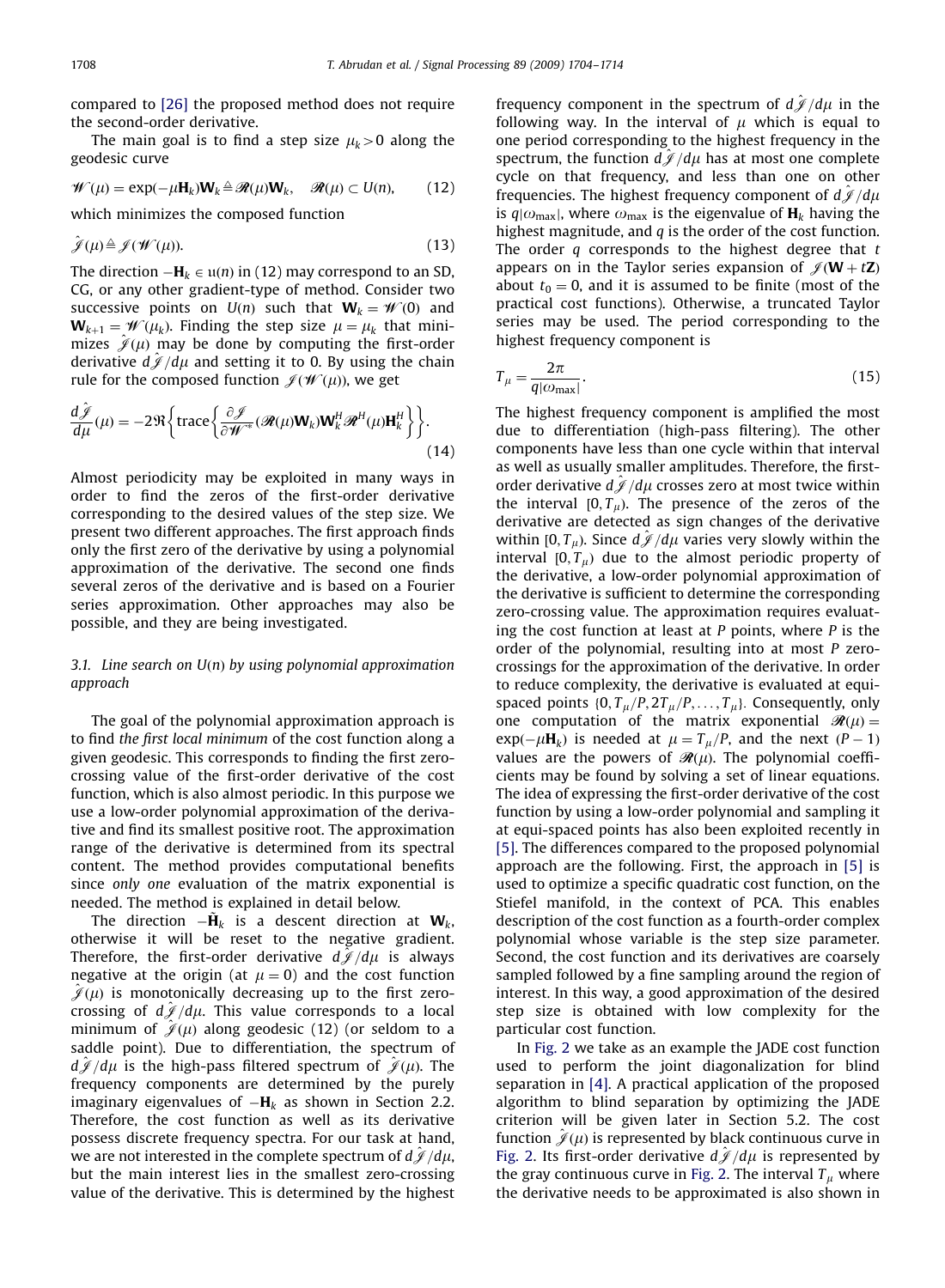<span id="page-5-0"></span>

#### geodesic search for the JADE cost function

Fig. 2. Performing the line search for the JADE [\[4\]](#page-10-0) cost function. The almost periodic behavior of the function  $\hat{\mathcal{J}}(\mu)$  and its first-order derivative  $d\hat{\mathcal{J}}/d\mu$  (14) along geodesic  $\mathcal{W}(\mu)$  (12). The first zero-crossing of  $d\hat{\mathcal{J}}/d\mu$  corresponds to the first local minimum of  $\hat{\mathcal{J}}(\mu)$ , i.e., the desired step size  $\mu_k$ . This first zero-crossing value is obtained by using a fourth-order polynomial approximation of  $d\hat{J}$  /d $\mu$  at equi-spaced points within the interval  $T_{\mu}$ .

#### Table 1

Proposed geodesic search algorithm on  $U(n)$  based on polynomial approximation.

- 1 Given  $\mathbf{W}_k \in U(n)$ ,  $-\mathbf{H}_k \in \mathfrak{u}(n)$ , compute the eigenvalue of  $\mathbf{H}_k$  of highest magnitude  $|\omega_{\text{max}}|$
- 2 Determine the order q of the cost function  $\mathcal{J}(\mathbf{W})$  in the coefficients of  $W$ , which is the highest degree that  $t$  appears in the Taylor expansion of  $\mathscr{J}(\mathbf{W} + t\mathbf{Z}), \quad t \in \mathbb{R}, \ \mathbf{Z} \in \mathbb{C}^{n \times n}$

3 Determine the value:  $T_{\mu} = 2\pi/(q|\omega_{\text{max}}|)$ 

4 Choose the order of the approximating polynomial:  $P = 3$ , 4, or 5

5 Evaluate  $\mathcal{R}(\mu) = \exp(-\mu \mathbf{H}_k)$  at equi-spaced points  $\mu_i \in$  $\{0, T_\mu/P, 2T_\mu/P, \ldots, T_\mu\}$  as follows:  $\mathbf{R}_0 \triangleq \mathcal{R}(0) = \mathbf{I}$ 

 $\mathbf{R}_1 \triangleq \mathcal{R}\left(\frac{T_\mu}{P}\right) = \exp\left(-\frac{T_\mu}{P}\mathbf{H}_k\right)$ 

 $\mathbf{R}_2 \triangleq \mathscr{R} \left( 2 \frac{T_\mu}{P} \right) = \mathbf{R}_1 \mathbf{R}_1, \ldots,$ 

- $\mathbf{R}_P \triangleq \mathcal{R}(T_{\mu}) = \mathbf{R}_{P-1}\mathbf{R}_1$
- 6 By using the computed values of  $\mathbf{R}_i$ , evaluate the first-order derivative of  $\hat{\mathcal{J}}(\mu)$  at  $\mu_i$ , for  $i = 0, \ldots, P$ :

$$
\hat{\mathscr{J}}'(\mu_i) = -2 \Re \left\{ \text{trace} \left\{ \frac{\partial \hat{\mathscr{J}}}{\partial \mathscr{W}^*} (\mathbf{R}_i \mathbf{W}_k) \ \mathbf{W}_k^H \mathbf{R}_i^H \mathbf{H}_k^H \right\} \right\}
$$

7 Compute the polynomial coefficients 
$$
a_0, \ldots, a_p
$$
:  $a_0 = \hat{\mathcal{J}}'(0)$  and

$$
\begin{bmatrix} a_1 \\ \vdots \\ a_p \end{bmatrix} = \begin{bmatrix} \mu_1 & \mu_1^2 & \cdots & \mu_1^p \\ \vdots & \vdots & \cdots & \vdots \\ \mu_p & \mu_p^2 & \cdots & \mu_p^p \end{bmatrix}^{-1} \begin{bmatrix} \hat{\mathcal{J}}'(\mu_1) - a_0 \\ \vdots \\ \hat{\mathcal{J}}'(\mu_p) - a_0 \end{bmatrix}
$$

8 Find the smallest real positive root  $\rho_{\min}$  of  $a_0 + a_1 \mu + \cdots + a_p \mu^p = 0$ . If it exists, then set the step size to  $\mu_k = \rho_{\min}$ . Otherwise set  $\mu_k = 0$ .

Fig. 2. In Fig. 2, a fourth-order polynomial approximation at equi-spaced points within the interval  $[0, T_{\mu})$  is used. The approximation is represented by thick dashed line. The steps of the proposed geodesic search algorithm based on polynomial approximation are given in Table 1.

### 3.2. Line search on  $U(n)$  by using a DFT-based approach

The goal of our second line search method is to find multiple local minima of the cost function along a given geodesic and select the best one. The main benefit of this method is that it allows large steps along geodesics. The proposed method requires also only one evaluation of the matrix exponential, but more matrix multiplication operations. The basic idea is to approximate the almost periodic function  $d\mathcal{J}/d\mu$  (14), by a periodic one, using the classical DFT approach. The method is explained next.

First, the length of the DFT interval  $T_{\text{DFT}}$  needs to be set. The longer DFT interval is considered, the better approximation is obtained. In practice we have to limit the length of the DFT interval to few periods  $T_u$  (15) corresponding to the highest frequency component (minimum one, maximum depending on how many minima are targeted). Once the DFT interval length is set, the derivative  $d\hat{\mathcal{J}}/d\mu$ needs to be sampled at  $N<sub>DET</sub>$  equi-distant points. According to the Nyquist sampling criterion,  $K \geq 2$  samples must be taken within an interval of length  $T_{\mu}$ . Therefore, if  $N_T$ periods  $T_{\mu}$  are considered, the DFT length  $N_{\text{DFT}} \geq 2N_T$ . Due to the fact that  $T_{\mu}$  does not necessarily correspond to any almost period [\[12\]](#page-10-0) of the derivative, its values at the edges of the DFT interval may differ. In order to avoid approximation mismatches at the edges of the DFT interval, a window function may be applied [\[15\]](#page-10-0). The chosen window function must be strictly positive in order to preserve the position of the zeros of the first-order derivative that we are interested in. In our approach we choose a Hann window  $h(i)$  [\[15\]](#page-10-0) and discard the zerovalues at the edges. This type of window minimizes the mismatches at the edges of the window. Therefore, instead of approximating the first-order derivative (14), it is more desirable to approximate the windowed derivative  $\mathcal{D}(\mu_i) = h(i)d\hat{\mathcal{J}}/d\mu(\mu_i), i = 0, \ldots, N_{\text{DFT}} - 1$  as

$$
\mathscr{D}(\mu) \approx \sum_{k=-(N_{\text{DFT}}-1)/2}^{(N_{\text{DFT}}+1)/2} c_k \exp\bigg(J\frac{2\pi k}{T_{\text{DFT}}}\mu\bigg),\tag{16}
$$

where  $N<sub>DFT</sub>$  is chosen to be an odd number. Again, in order to avoid computing the matrix exponential, the derivative  $d\mathscr{J}/d\mu$  is evaluated at points  $\mu_i \in \{0, T_{\text{DFT}}/N_{\text{DFT}}, \dots,$  $(N_{\text{DFT}}-1)T_{\text{DFT}}/N_{\text{DFT}}$ . After determining the Fourier coefficients  $c_k$ , the polynomial corresponding to the Fourier series approximation (16) is set to zero. The roots of the polynomial (16) which are close to the unit circle need to be determined, i.e.,  $\rho_l = e^{i\omega_l}$ ,  $l \leq 2N_T$ . A tolerance  $\delta$  from the unit circle may be chosen experimentally (e.g.,  $\delta$  < 1%). The values of  $\mu$  corresponding to those roots need to be found. Given a descent direction  $-\mathbf{H}_k$ , the smallest step size value  $\mu_l$  corresponds to a minimum (or seldom to a saddle point). If no saddle points occur within the DFT window, all the step size values  $\mu_l$  with *l* odd, correspond to local minima and the even ones correspond to maxima. Within the interval  $T_{\text{DFT}}$  there are at most  $N_T$  minima, and it is the possible to choose the best one. Therefore, the global minimum within the DFT window can be chosen in order to reduce the cost function as much as possible at every iteration. Finding the best minimum would require evaluation the cost function, therefore computing the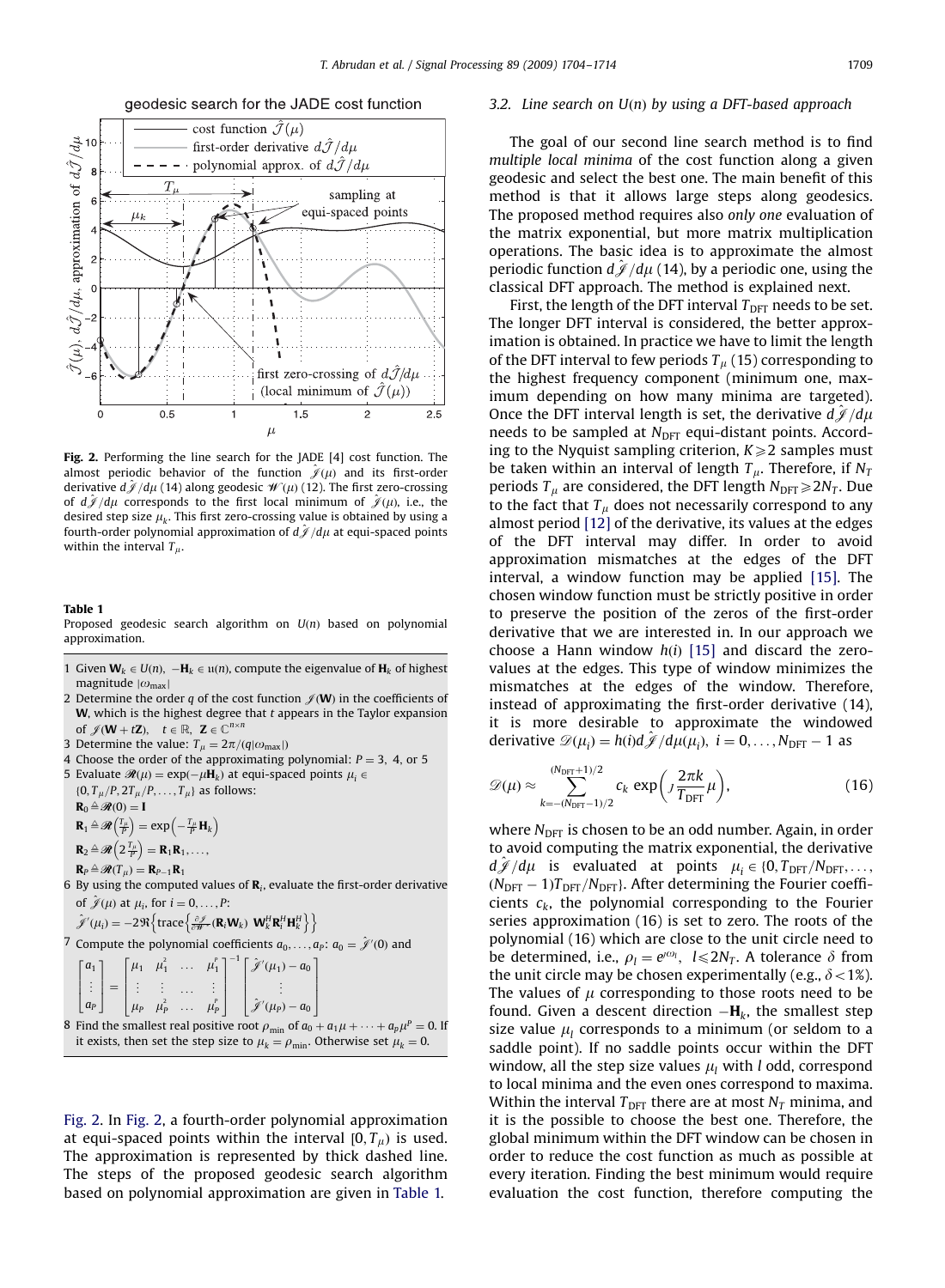<span id="page-6-0"></span>

Fig. 3. Performing the line search for the JADE [\[4\]](#page-10-0) cost function. The almost periodic behavior of the function  $\hat{\mathcal{J}}(\mu)$  and its first-order derivative  $d\hat{\mathcal{J}}/d\mu$  (14) along geodesic  $\mathcal{W}(\mu)$  (12) may be noticed. The odd zero-crossing values of  $d\hat{\mathcal{J}}/d\mu$  correspond to local minima of  $\hat{\mathcal{J}}(\mu)$ , i.e., to desired values of the step size  $\mu_k$ . They are obtained by DFT-based approximation of  $d\hat{\mathcal{J}}/d\mu$  at equi-spaced points within the interval  $T_{\text{DFT}}$ .

matrix exponential for all  $\mu_l$  with odd *l*, which is rather expensive.

A reasonable solution is in this case to use the information on the sampled values of the cost function. Therefore, the step size is set to the root which is closest to the value that achieves a minimum of the sampled cost function. In Fig. 3, we consider the JADE cost function [\[4\]](#page-10-0), analogously to the example in [Fig. 2](#page-5-0). The steps of the proposed geodesic search algorithm based on discrete Fourier series (DFT) approximation are given in Table 2.

## 3.3. Computational aspects

Both the polynomial approach and the DFT-based approach require several evaluations of the cost function  $\hat{\mathcal{J}}(\mu)$  and its first-order derivative  $d\hat{\mathcal{J}}/d\mu$  (14) within the corresponding approximation interval. However, they require only one computation of the matrix exponential. The desirable property of the matrix exponential that  $exp(-m\mu H_k) = [exp(-\mu H_k)]^m$  is used to evaluate the rotation matrices at equi-spaced points. We also emphasize the fact that for both methods, when evaluating the approximation interval  $T_\mu$  by using (15), only the largest eigenvalue  $\omega_{\text{max}}$  of  $\mathbf{H}_k$  needs to be computed and not the full eigen-decomposition (nor the corresponding eigenvector) which is of complexity of  $\mathcal{O}(n)$  [\[28\].](#page-10-0) The major benefit of the DFT method is that multiple minima are found and the best minimum can be selected at every iteration (which is not necessarily the first local minimum). In conclusion, in terms of complexity both proposed geodesic search methods are more efficient than the Armijo method [\[27\]](#page-10-0) which requires multiple evaluations of the matrix exponential at every iteration [\[2\].](#page-10-0) Unlike the method in [\[26\],](#page-10-0) the proposed method does not require computing any second-order derivatives,

#### Table 2

Proposed geodesic search algorithm on  $U(n)$  based on DFT approximation.

- 1 Given  $\mathbf{W}_k \in U(n)$ ,  $-\mathbf{H}_k \in \mathfrak{u}(n)$ , compute the eigenvalue of  $\mathbf{H}_k$  of highest magnitude  $|\omega_{\text{max}}|$
- 2 Determine the order q of the cost function  $\mathcal{J}(\mathbf{W})$  in the coefficients of  $W$ , which is the highest degree that  $t$  appears in the Taylor expansion of  $\mathscr{J}(\mathbf{W} + t\mathbf{Z}), \quad t \in \mathbb{R}, \ \mathbf{Z} \in \mathbb{C}^{n \times n}$
- Determine the value:  $T_{\mu} = 2\pi/(q|\omega_{\text{max}}|)$
- 4 Choose the sampling factor  $K = 3, 4$ , or 5. Select the number of periods  $T_u$  for the approximation,  $N_T = 1, 2, \ldots$
- 5 Determine the length of the DFT interval  $T_{\text{DFT}} = N_T T_\mu$  and the DFT length  $N_{\text{DFT}} = 2 \lfloor K N_T / 2 \rfloor + 1$ , where  $\lfloor \cdot \rfloor$  denotes the integer part
- 6 Evaluate the rotation  $\mathcal{R}(\mu) = \exp(-\mu \mathbf{H}_k)$  at equi-spaced points  $\mu_i \in \{0, T_{\text{DFT}}/N_{\text{DFT}}, \ldots, (N_{\text{DFT}} - 1)T_{\text{DFT}}/N_{\text{DFT}}\}$  as follows:  $\mathbf{R}_0 \triangleq \mathcal{R}(0) = \mathbf{I}$

$$
\mathbf{R}_1 \triangleq \mathcal{R}(T_{\text{DFT}}/N_{\text{DFT}}) = \exp\left(-\frac{T_{\text{DFT}}}{N_{\text{DFT}}} \mathbf{H}_k\right)
$$

$$
\mathbf{R}_2 \triangleq \mathcal{R}(2T_{DFT}/N_{DFT}) = \mathbf{R}_1 \mathbf{R}_1, \ldots,
$$

- $\mathbf{R}_{N_{\text{DFT}}-1}\triangleq\mathcal{R}((N_{\text{DFT}}-1)T_{\text{DFT}}/N_{\text{DFT}})=\mathbf{R}_{N_{\text{DFT}}-2}\mathbf{R}_1$
- 7 By using  $\mathbf{R}_i$  computed in step 6, evaluate the first-order derivative of  $\hat{\mathscr{J}}(\mu)$  at  $\mu_i$ ,
- for  $i = 0, ..., N_{DFT} 1$ :  $\hat{\mathcal{J}}'(\mu_i) = -2 \Re \left\{ \text{trace} \left\{ \frac{\partial \hat{\mathcal{J}}}{\partial \mathcal{W}^*} (\mathbf{R}_i \mathbf{W}_k) \ \mathbf{W}_k^H \mathbf{R}_i^H \mathbf{H}_k^H \right\} \right\}$ 8 Compute the Hann window:
- $h(i) = 0.5 0.5 \cos \frac{2\pi(i+1)}{N_{\text{DFT}}+1}, i = 0, \ldots, N_{\text{DFT}} 1$
- <sup>9</sup> Compute the windowed derivative:  $\mathscr{D}(\mu_i) = h(i) \hat{\mathscr{J}}'(\mu_i)$ ,  $i = 0, \ldots, N_{\text{DFT}} - 1$
- 10 For  $k = -(N_{\text{DFT}} 1)/2, ..., +(N_{\text{DFT}} 1)/2$  compute the Fourier coefficients:

$$
c_k = \sum_{i=0}^{N_{\text{DFT}}-1} \mathcal{D}(\mu_i) \exp\left(-J \frac{2\pi i}{N_{\text{DFT}}} k\right)
$$

- 11 Find the roots  $\rho_l$  of the approximating Fourier polynomial  $\mathscr{P}(\mu) = \sum_{k=-\frac{(N_{\text{DFT}}+1)}{2}}^{(N_{\text{DFT}}+1)}(2c_k \exp\left(+\frac{2\pi k}{T_{\text{DFT}}} \mu\right) \approx \mathscr{D}(\mu)$ that are close to the unit circle with the radius tolerance  $\delta$ . If there are
- no roots of form  $\rho_l \approx e^{i\omega_l}$  then set the step size to  $\mu_k = 0$  and STOP 12 If there are roots of form  $\rho_l \approx e^{\rho\omega_l}$  compute the corresponding zero-

crossing values of  $\mathcal{P}(\mu)$ :  $\mu_l = [\omega_l T_{\rm DFT}/(2\pi)]_{\rm modulo\ T_{\rm DFT}}$ 

Order  $\mu_l$  in ascending order and pick the odd values  $\mu_{2l+1}, l = 0, 1, \ldots$ 13 By using  $\mathbf{R}_i$  computed in step 6, find the value of  $\mu$  which minimizes

the function  $\hat{\mathcal{J}}(\mu)$  at

```
\mu_i: \mu_{i\star} = \arg \min_{\mu_i} \mathcal{J}(\mathbf{R}_i \mathbf{W}_k), i = 0, \dots, N_{\text{DFT}} - 1Set the step size to \mu_k = \arg \min_{\mu_{2l+1}} |\mu_{i\star} - \mu_{2l+1}|.
```
which in some cases may involve large matrix dimensions, or they may be non-trivial to calculate (e.g. the JADE criterion (19)).

## 4. The practical CG algorithm on  $U(n)$

In this section we propose a practical CG algorithm operating on the Lie group of unitary matrices  $U(n)$ . By combining the generic CG algorithm proposed in Section 2.4 which uses the approximated Polak–Ribièrre formula with one of the novel geodesic search algorithms described in Sections 3.1 and 3.2, we obtain a low complexity CG algorithm on the unitary group  $U(n)$ . The proposed CG-PR algorithm on  $U(n)$  is summarized in [Table 3.](#page-7-0)

**Remark 1.** The line search algorithms in [Tables 1](#page-5-0) and 2 and the CG algorithm in [Table 3](#page-7-0) are designed for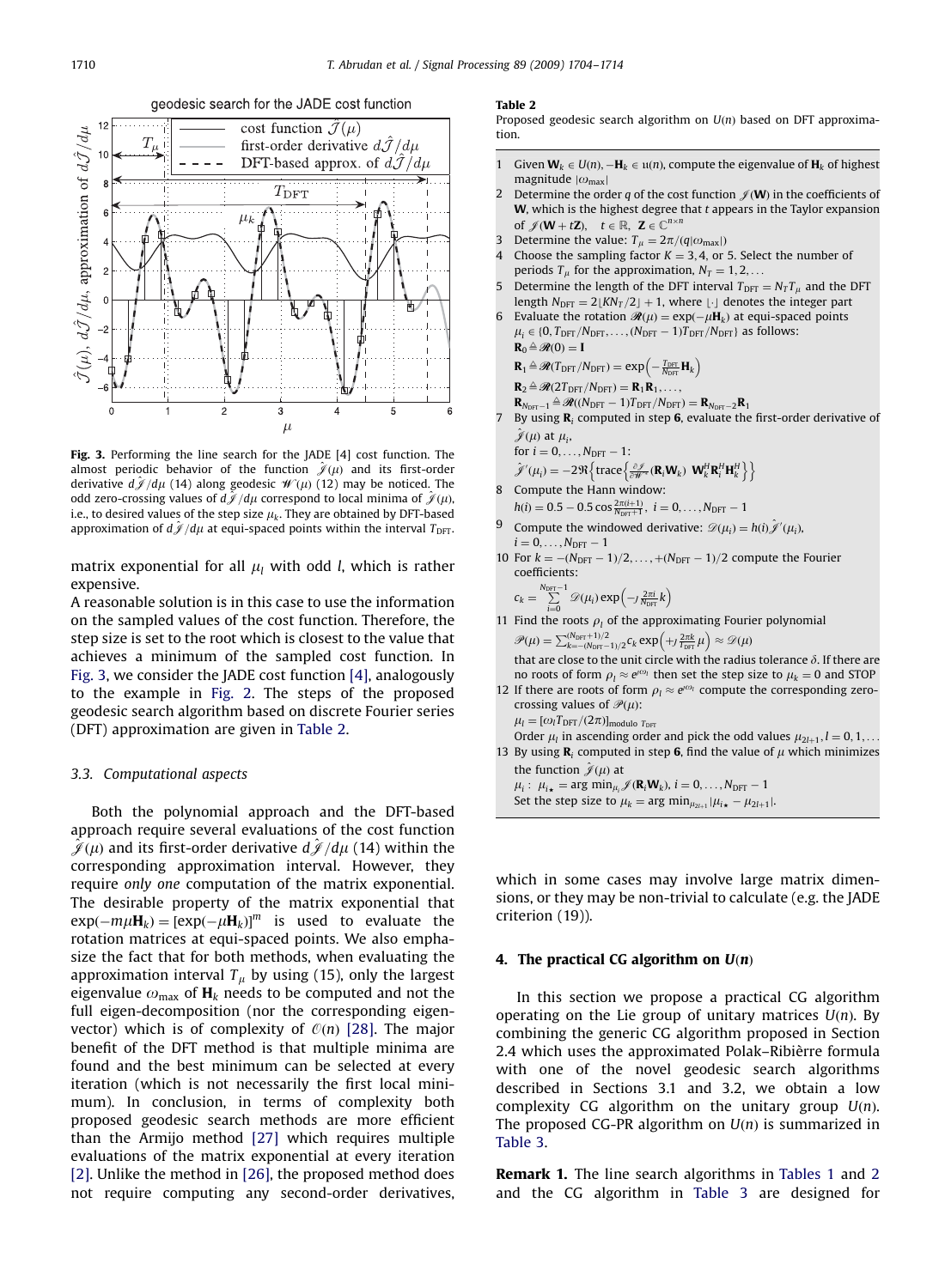#### <span id="page-7-0"></span>Table 3

Conjugate gradient algorithm on  $U(n)$  using the Polak-Ribièrre formula—CG-PR

1 Initialization:  $k = 0$ ,  $W_k = I$ 

2 Compute the Euclidean gradient at  $W_k$ . Compute the Riemannian gradient and the search direction at  $W_k$ , translated to the group identity:

if  $(k \text{ modulo } n^2) == 0$  $\Gamma_k = \frac{\partial \mathcal{J}}{\partial \mathbf{W}^*}(\mathbf{W}_k)$ 

- $\mathbf{G}_k = \mathbf{\Gamma}_k \mathbf{W}_k^H \mathbf{W}_k \mathbf{\Gamma}_k^H$
- $H_k := G_k$
- <sup>3</sup> Evaluate  $\langle G_k, G_k \rangle_I = (1/2)$ trace $\{G_k^H G_k\}$ . If it is sufficiently small, then **STOP**
- 4 Given a point  $\mathbf{W}_k \in U(n)$  and the tangent direction  $-\mathbf{H}_k \in \mathfrak{u}(n)$ determine the step size  $\mu_k$  along the geodesic emanating from  $\mathbf{W}_k$  in the direction of  $-\mathbf{H}_k \mathbf{W}_k$ , by using the algorithm in [Table 1](#page-5-0) or the algorithm in Table 2
- 5 Update:  $\mathbf{W}_{k+1} = \exp(-\mu_k \mathbf{H}_k)\mathbf{W}_k$
- 6 Compute the Euclidean gradient at  $W_{k+1}$ . Compute the Riemannian gradient and the search direction at  $W_{k+1}$ , translated to the group identity:

 $\Gamma_{k+1} = \frac{\partial \mathscr{J}}{\partial \mathbf{W}^*}(\mathbf{W}_{k+1})$  $\mathbf{G}_{k+1} = \boldsymbol{\Gamma}_{k+1} \mathbf{W}_{k+1}^H - \mathbf{W}_{k+1} \boldsymbol{\Gamma}_{k+1}^H$  ${\gamma}_k = \frac{\langle \mathbf{G}_{k+1}-\mathbf{G}_{k},\mathbf{G}_{k+1}\rangle_{\text{I}}}{\langle \mathbf{G}_{k},\mathbf{G}_{k}\rangle_{\text{I}}}$  $H_{k+1} = G_{k+1} + \gamma_k H_k$  $7$  If  $\langle \mathbf{H}_{k+1}, \mathbf{G}_{k+1} \rangle_{\mathbf{I}} = \frac{1}{2} \Re \{\text{trace} \{\mathbf{H}_{k+1}^H \mathbf{G}_{k+1}\} \} < 0$ , then  $\mathbf{H}_{k+1} := \mathbf{G}_{k+1}$ 8  $k := k + 1$  and go to step 2

*minimizing* a function defined on  $U(n)$ . They may be easily converted into algorithms for maximizing a function on  $U(n)$ . The rotation matrix  $\mathbf{R}_1$  in step 5 ([Table 1\)](#page-5-0) needs to be replaced by  $\mathbf{R}_1 = \exp[(+T_\mu/p)\mathbf{H}_k]$  and the sign of the derivative  $\hat{\mathscr{J}}'(\mu_i)$  in step **6** needs to be changed, i.e.,  $\hat{\mathscr{J}}'(\mu_i) = +2\Re\left\{\text{trace}\left\{(\partial \mathscr{J}/\partial \mathscr{W}^*) (\mathbf{R}_i \mathbf{W}_k) \mathbf{W}_k^H \mathbf{R}_i^H \mathbf{H}_k^H\right\}\right\}.$ In [Table 2,](#page-6-0) the same sign changes are needed in steps 6 and 7. Additionally, in step 13, the value  $\mu_{i\star} = \arg$  $\max_{\mu_i} \mathscr{J}(\mathbf{R}_i \mathbf{W}_k)$ . Similarly, for the CG algorithm in Table 3, the update in step 5 would be  $W_{k+1} =$  $exp(+\mu_kH_k)W_k$ .

Remark 2. In step 7, if the CG search direction in not a descent/ascent direction when minimizing/maximizing a function on  $U(n)$ , it will be reset to the SD/SA direction. This step remains the same both when minimization or maximization is performed since the inner product  $\langle \mathbf{H}_{k+1}, \mathbf{G}_{k+1} \rangle$  needs to be positive.

## 5. Simulation examples

In this section we apply the proposed Riemannian CG algorithm to two different optimization problems on  $U(n)$ . The first one is the maximization of the Brockett function on  $U(n)$ , which is a classical example of optimization under orthogonal matrix constraint [\[3,29\]](#page-10-0). The second one is the minimization of the JADE cost function [\[4\]](#page-10-0) which is a practical application of the proposed CG algorithm to blind source separation (BSS). Other possible signal processing applications are considered in [\[1,2,23\]](#page-10-0).

5.1. Diagonalization of a Hermitian matrix. Maximizing the Brockett criterion on  $U(n)$ 

In this subsection we maximize the Brockett criterion [\[3,29\]](#page-10-0), given as

$$
\mathscr{J}_{B}(\mathbf{W}) = \text{tr}\{\mathbf{W}^{H}\boldsymbol{\Sigma}\mathbf{W}N\} \quad \text{subject to } \mathbf{W} \in U(n). \tag{17}
$$

The matrix  $\Sigma$  is a Hermitian matrix and N is a diagonal matrix with the diagonal elements  $1, \ldots, n$ . By maximizing<sup>1</sup> (17), the matrix **W** will converge to the eigenvectors of  $\Sigma$  and the matrix  $D = W^H \Sigma W$  will converge to a diagonal matrix containing the eigenvalues of  $\Sigma$  sorted in the ascending order along the diagonal. This type of optimization problem arises in many signal processing applications such as BSS, subspace estimation, high resolution direction finding, as well as in communications applications [\[1\]](#page-10-0). This example is chosen for illustrative purposes. The order of the Brockett function is  $q = 2$ . The Euclidean gradient is given by  $\Gamma_W = \Sigma W N$ . The performance is studied in terms of convergence speed considering a diagonality criterion,  $\Delta$ , and in terms of deviation from the unitary constraint using a *unitarity criterion*  $\Omega$ , defined as

$$
\Delta = 10 \lg \frac{\text{off}\{\mathbf{W}^H \boldsymbol{\Sigma} \mathbf{W}\}}{\text{diag}\{\mathbf{W}^H \boldsymbol{\Sigma} \mathbf{W}\}}, \quad \Omega = 10 \lg \|\mathbf{W} \mathbf{W}^H - \mathbf{I}\|_F^2, \tag{18}
$$

where off $\{\cdot\}$  operator computes the sum of the squared magnitudes of the off-diagonal elements of a matrix, and diag $\{\cdot\}$  does the same operation, but for the diagonal ones [\[17\].](#page-10-0) The diagonality criterion  $\Delta$  (18) measures the departure of the matrix  $W^H\Sigma W$  from the diagonal property in logarithmic scale and it is minimized when the Brockett criterion (17) is maximized. The results are averaged over 100 random realizations of the  $6 \times 6$ Hermitian matrix  $\Sigma$ .

In [Fig. 4](#page-8-0), we compare two different optimization algorithms. The first algorithm is the geodesic SA on  $U(n)$  obtained from the algorithm in CG-PR Table 3 by setting  $\gamma_k$  to 0 at every iteration k. The second algorithm is the CG-PR algorithm in Table 3 (see Remark 1, Section 4). For both algorithms (SA and CG-PR) five different line search methods for selecting the step size parameter are compared. The first one is the Armijo method [\[27\]](#page-10-0) used as in [\[2,22\].](#page-10-0) The second is an exhaustive search along geodesics  $\mathcal{W}(\mu)$  (12) by using a linear grid  $\mu \in [0, 10]$  for the parameter  $\mu_k$ . A sufficiently large upper limit of the interval has been set experimentally in order to ensure that the interval contains at least one local maximum at every iteration. The lower limit has been set to ensure a reasonable resolution  $(10^{-4})$ . The grid search method is very accurate, but extremely expensive and it has been included just for comparison purposes. The third line search method is the polynomial approximation approach proposed in [Table 1.](#page-5-0) The fourth one is the DFT approximation approach in [Table 2](#page-6-0). The fifth one is the line search method proposed for  $SO(n)$  in [\[26\].](#page-10-0) It is based on a Newton step which approximates the cost function geodesics by using a first-order Fourier expansion. For the proposed

<sup>&</sup>lt;sup>1</sup> See Remark 1 in Section 4.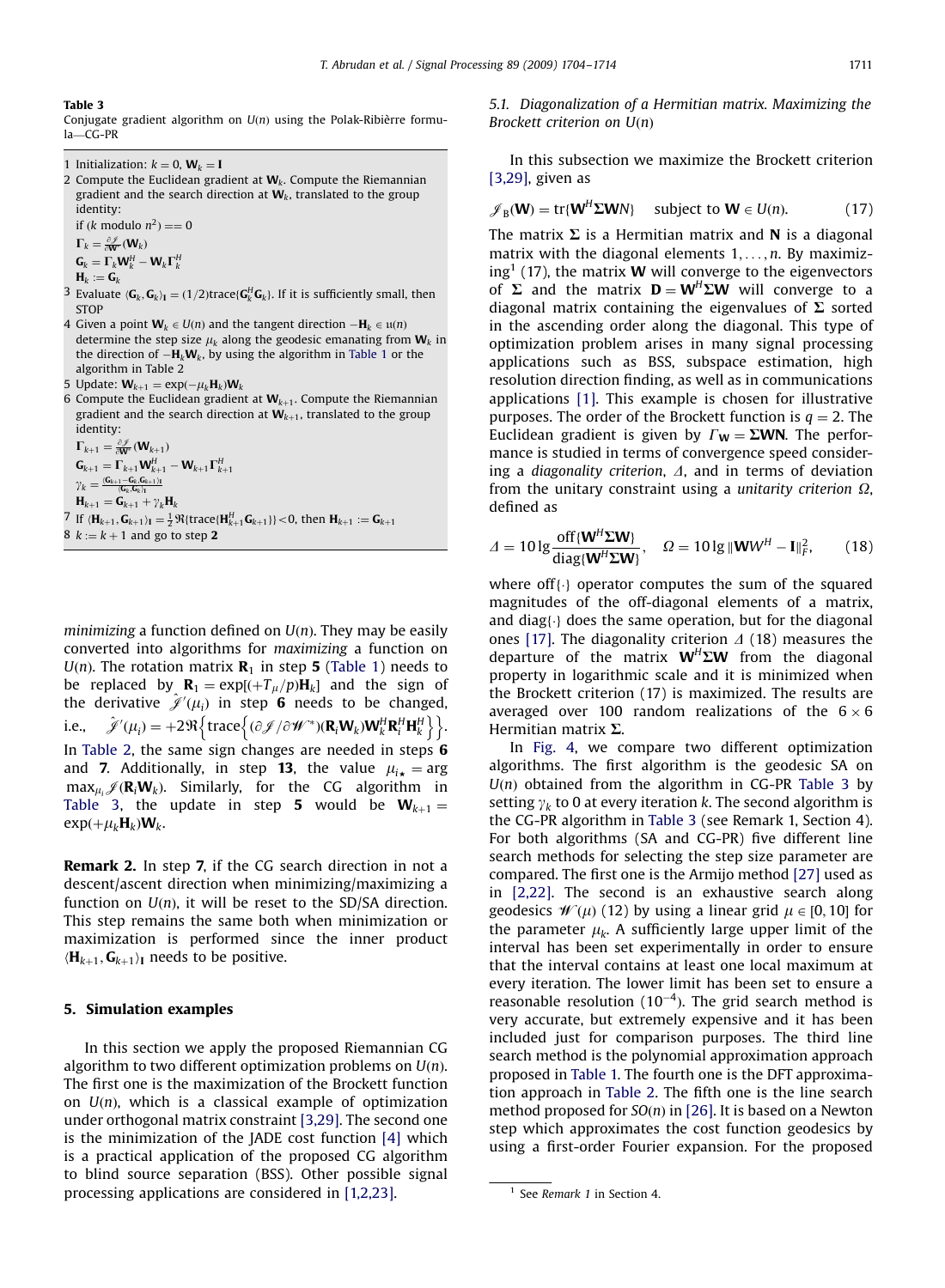<span id="page-8-0"></span>

Fig. 4. A comparison between the steepest ascent (SA) algorithm on  $U(n)$  and the proposed conjugate gradient algorithm on  $U(n)$  in [Table 3](#page-7-0), using Polak–Ribièrre formula (CG-PR). Five line search methods for selecting the step size parameter are considered: the Armijo method [\[27\]](#page-10-0), the grid search, the line search method in [Table 1](#page-5-0) which is based on polynomial approximation the line search method in [Table 2](#page-6-0) which is based on DFT approximation, and the line search method proposed for  $SO(n)$  in [\[26\]](#page-10-0). The performance measure is the diagonality criterion  $\Delta$  vs. the iteration step.

line search methods a polynomial order  $P = 5$  has been used (see Table 1). The parameters used in the DFT approach are the sampling factor  $K = 3$  and  $N_T = 10$ periods  $T_u$  (see Table 2).

It may be noticed in Fig. 4 that the CG-PR algorithm outperforms significantly the SA algorithm for all line search methods considered here, except the proposed DFT-based approach. The polynomial approximation approach proposed in [Table 1](#page-5-0) performs equally well as the method in [\[26\],](#page-10-0) and the grid search method when used with the SA. The proposed DFT-based line search approach in [Table 2](#page-6-0) outperforms significantly the method in [\[26\]](#page-10-0) when used with the SA algorithm, and achieves a convergence speed comparable to the one of the CG-PR algorithm. The convergence of SA algorithm with Armijo line search method [\[27\]](#page-10-0) is better than the proposed polynomial approach and worse than the DFT approach. When used with the CG-PR, all methods achieve similar convergence speed, but their complexities differs. In terms of satisfying the unitary constraint, all algorithms provide good performance. The unitarity criterion  $\Omega$  (18) is close to the machine precision as also shown in [\[2\]](#page-10-0).

# 5.2. Joint approximate diagonalization of a set of Hermitian matrices. Minimizing the JADE criterion on  $U(m)$

In this subsection we apply the proposed CG-PR algorithm together with the two novel line search methods to a practical application of BSS of communication signals. A number of  $m = 16$  independent signals are separated from their  $r = 18$  mixtures based on the statistical properties of the original signals. Four signals from each of the following constellations are transmitted: BPSK, QPSK, 16-QAM, and 64-QAM. A total of 5000 snapshots are collected and 1000 independent

realizations of the  $r \times m$  mixture matrix are considered. The signal-to-noise-ratio is  $SNR = 20$  dB. The blind recovery of the desired signals may be done in two stages by using the JADE approach [\[4\].](#page-10-0) It can be done up to a phase and a permutation ambiguity, which is inherent to all blind methods. The first stage is the pre-whitening of the received signals based on the subspace decomposition of the received correlation matrix, and it could also be formulated as a maximization of the Brockett function (17) as shown in Section 5.1. The second stage is a unitary rotation operation which needs to be applied to the whitened signals. It is formulated as an optimization under unitary constraint and solved by using the approach proposed in [Table 3](#page-7-0). The function to be minimized is the joint diagonalization criterion [\[4\]](#page-10-0)

$$
\mathscr{J}_{\text{JADE}}(\mathbf{W}) = \sum_{i=1}^{m} \text{off}\{\mathbf{W}^{H}\hat{\mathbf{M}}_{i}\mathbf{W}\}\text{ subject to }\mathbf{W}\in U(m). \qquad (19)
$$

The eigenmatrices  $\hat{\mathbf{M}}_i$  are estimated from the fourth-order cumulants. The criterion penalizes the departure of all eigenmatrices from the diagonal property [\[17\].](#page-10-0) The order of the function (19) is  $q = 4$ , and the Euclidean gradient of the JADE cost function is given in [\[2\].](#page-10-0)

In [Fig. 5\(](#page-9-0)a) we show four of the 18 received signals, i.e., noisy mixtures of the transmitted signal. Four of the 16 separated signals are shown in [Fig. 5](#page-9-0)(b). In the first simulation we study the performance of the proposed Riemannian algorithms in terms of convergence speed considering the JADE criterion (19). This JADE criterion (19) is a measure of how well the eigenmatrices  $M_i$  are jointly diagonalized. The whitening stage is the same for both the classical JADE and the Riemannian algorithms. The unitary rotation stage differs. The classical JADE algorithm in [\[4\]](#page-10-0) performs the approximate joint diagonalization task by using Givens rotations. Three different Riemannian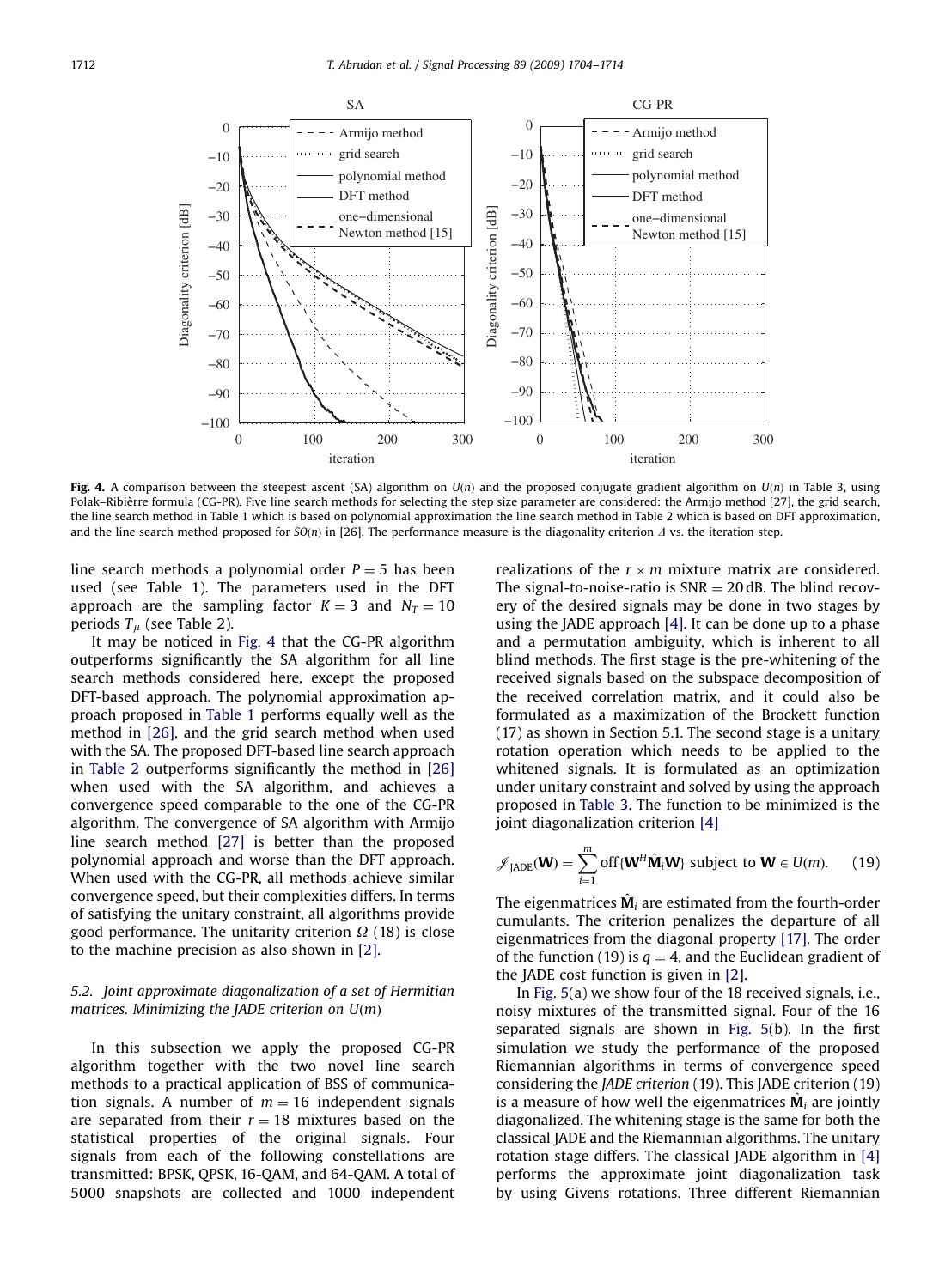<span id="page-9-0"></span>

Fig. 5. The constellation patterns corresponding to (a) four of the 18 received signals and (b) four of the 16 recovered signals by the CG-PR algorithm proposed in [Table 2](#page-6-0) with the novel line search method in [Table 1.](#page-5-0) Since the method is blind there is inherent phase ambiguity, as well as permutation ambiguity.



Fig. 6. A comparison between the classical JADE algorithm in [\[4\]](#page-10-0) based on Givens rotations and other three different optimization algorithms: SD on  $U(m)$  (in [Table 3](#page-7-0) by setting  $\gamma_k = 0$ ) + line search method in [Table 2](#page-6-0) (DFT method), CG-PR algorithm on  $U(m)$  in [Table 3](#page-7-0) + line search method in [Table 1](#page-5-0) (polynomial method), CG-PR algorithm on  $U(m)$  in [Table 3](#page-7-0) + line search method in [Table 2](#page-6-0) (DFT method). The performance measures are the JADE criterion (19) vs. the iteration step. All three Riemannian algorithms outperform the classical Givens rotation approach used in [\[4\]](#page-10-0). CG-PR converges faster than SD for both proposed line search methods.

optimization algorithms are considered. The first one is the SD on  $U(m)$  obtained from the CG algorithm in [Table 3](#page-7-0) by setting  $\gamma_k$  to zero at every iteration k. The line search method in [Table 2](#page-6-0), which is based on DFT approximation approach is used. The second one is the CG-PR algorithm in [Table 3](#page-7-0) with the line search method proposed in [Table 1](#page-5-0) (polynomial approximation approach). The third algorithm is the CG-PR algorithm in [Table 3](#page-7-0) with the line search method proposed in [Table 2](#page-6-0) (DFT approximation approach).

In Fig. 6 it may noticed that all three Riemannian algorithms outperform the classical Givens rotations

approach used in [\[4\].](#page-10-0) Again CG algorithm convergences faster compared to the SD algorithm, with both proposed line search methods [\(Tables 1 and 2](#page-5-0)). The parameters used in this simulation for line search methods in [Tables 1 and 2](#page-5-0) are the same as in the previous simulation (Section 5.1). All three Riemannian algorithms have complexity of  $\mathcal{O}(m^3)$  per iteration and only few iterations are required to achieve convergence. Moreover, the number of iterations needed to achieve convergence stays almost constant when increasing m. The Givens rotation approach in [\[4\]](#page-10-0) has a total complexity of  $O(m<sup>4</sup>)$ , since it updates not only the unitary rotation matrix, but also the full set of eigen-matrices  $M_i$ . Therefore, the total complexity of the proposed algorithm is lower, especially when the number of signals m is very large. The proposed algorithms converge faster at similar computational cost per iteration. Therefore, they are suitable for blind separation applications, especially when the number of signals to be separated is very large  $m>10$ . The performance gap between the proposed algorithm and the conventional Givens rotations approach [\[4\]](#page-10-0) increases in favor of the proposed algorithm as the dimensionality of the problem grows.

## 6. Conclusions

In this paper, a Riemannian CG algorithm for optimization under unitary matrix constraint is proposed. The algorithm operates on the Lie group of  $n \times n$  unitary matrices. In order to reduce the complexity, it exploits the geometrical properties of  $U(n)$  such as simple formulas for the geodesics and the tangent vectors. The almostperiodic behavior of smooth functions and their derivatives along geodesics on  $U(n)$  is shown. Two novel line search methods exploiting this property are introduced. The first one used a low-order polynomial approximation for finding the first local minimum along geodesics on